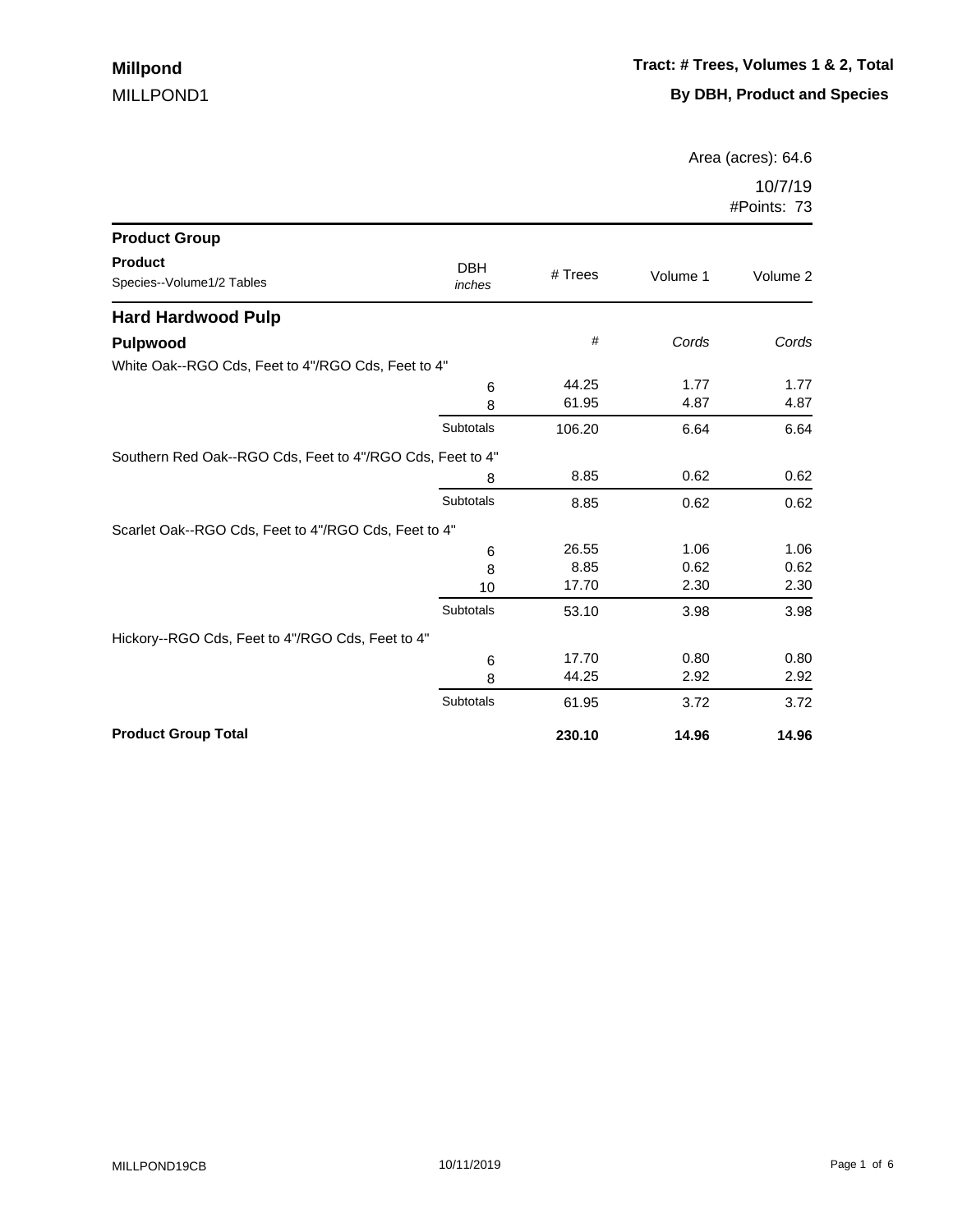|                                             |                      |         |          | Area (acres): 64.6     |
|---------------------------------------------|----------------------|---------|----------|------------------------|
|                                             |                      |         |          | 10/7/19<br>#Points: 73 |
| <b>Product Group</b>                        |                      |         |          |                        |
| <b>Product</b><br>Species--Volume1/2 Tables | <b>DBH</b><br>inches | # Trees | Volume 1 | Volume 2               |
| .                                           |                      |         |          |                        |

#### **Hardwood Sawtimber**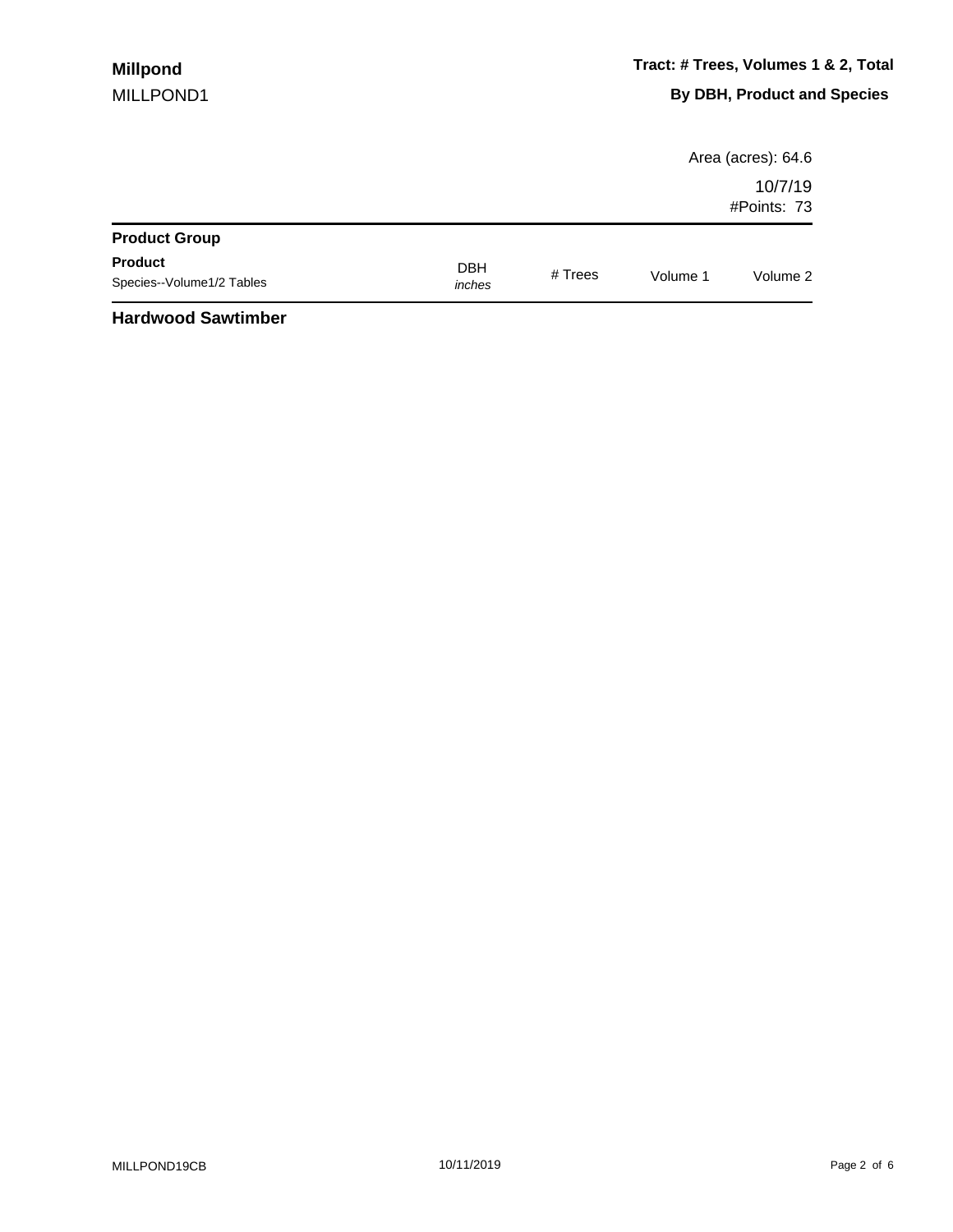Area (acres): 64.6

| <b>Product Group</b>           |            |         |            |            |
|--------------------------------|------------|---------|------------|------------|
| <b>Product</b>                 | <b>DBH</b> |         |            |            |
| Species--Volume1/2 Tables      | inches     | # Trees | Volume 1   | Volume 2   |
| <b>Hardwood Sawtimber</b>      |            |         |            |            |
| <b>Sawtimber</b>               |            | $\#$    | <b>MBF</b> | <b>MBF</b> |
| White Oak--Inter76/Scrib78     |            |         |            |            |
|                                | 12         | 26.55   | 1.52       | 1.37       |
|                                | 14         | 8.85    | 0.88       | 0.81       |
|                                | 16         | 35.40   | 4.44       | 4.21       |
|                                | 20         | 8.85    | 2.47       | 2.39       |
|                                | Subtotals  | 79.64   | 9.31       | 8.79       |
| Scarlet Oak--Inter 78/Scrib78  |            |         |            |            |
|                                | 12         | 35.39   | 2.46       | 2.03       |
|                                | 14         | 8.85    | 0.69       | 0.61       |
|                                | 16         | 17.70   | 2.86       | 2.53       |
|                                | Subtotals  | 61.94   | 6.01       | 5.18       |
| Black Cherry--Inter 78/Scrib78 |            |         |            |            |
|                                | 14         | 8.85    | 0.69       | 0.61       |
|                                | Subtotals  | 8.85    | 0.69       | 0.61       |
| Beech--Inter 78/Scrib78        |            |         |            |            |
|                                | 12         | 8.85    | 0.50       | 0.42       |
|                                | Subtotals  | 8.85    | 0.50       | 0.42       |
| Black Walnut--Inter 78/Scrib78 |            |         |            |            |
|                                | 16         | 8.85    | 1.27       | 1.12       |
|                                | Subtotals  | 8.85    | 1.27       | 1.12       |
| Sycamore--Inter 78/Scrib78     |            |         |            |            |
|                                | 12         | 17.70   | 1.47       | 1.20       |
|                                | Subtotals  | 17.70   | 1.47       | 1.20       |
| Ash--Inter 78/Scrib78          |            |         |            |            |
|                                | 16         | 8.85    | 0.94       | 0.84       |
|                                | Subtotals  | 8.85    | 0.94       | 0.84       |
| Red Maple--Inter 78/Scrib78    |            |         |            |            |
|                                | 12         | 17.69   | 0.99       | 0.83       |
|                                | 14         | 8.85    | 0.93       | 0.81       |
|                                | Subtotals  | 26.54   | 1.92       | 1.65       |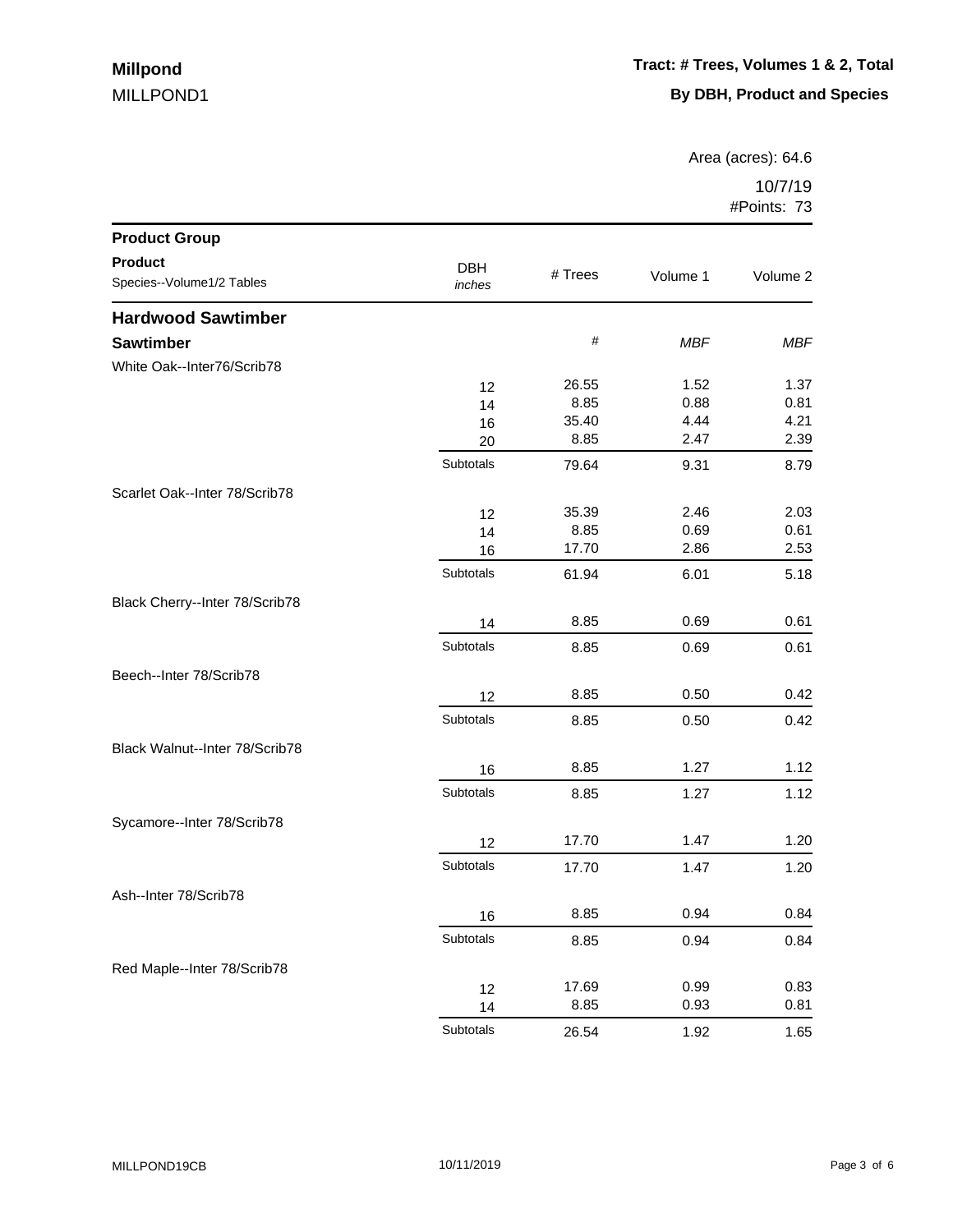Area (acres): 64.6

| <b>Product Group</b>                                   |                      |          |            |            |
|--------------------------------------------------------|----------------------|----------|------------|------------|
| <b>Product</b><br>Species--Volume1/2 Tables            | <b>DBH</b><br>inches | # Trees  | Volume 1   | Volume 2   |
| <b>Hardwood Sawtimber</b>                              |                      |          |            |            |
| <b>Sawtimber</b>                                       |                      | $\#$     | <b>MBF</b> | <b>MBF</b> |
| Yellow Poplar--Inter 78/Scrib78                        |                      |          |            |            |
|                                                        | 12                   | 61.95    | 5.19       | 4.24       |
|                                                        | 14                   | 44.25    | 5.55       | 4.80       |
|                                                        | 16                   | 35.40    | 6.31       | 5.58       |
|                                                        | 18                   | 26.54    | 5.75       | 5.17       |
|                                                        | Subtotals            | 168.14   | 22.80      | 19.78      |
| Hickory--Inter 78/Scrib78                              |                      |          |            |            |
|                                                        | 12                   | 26.55    | 1.49       | 1.25       |
|                                                        | Subtotals            | 26.55    | 1.49       | 1.25       |
| <b>Product Group Total</b>                             |                      | 415.90   | 46.38      | 40.83      |
| <b>Pine Pulp</b>                                       |                      |          |            |            |
| <b>Pulpwood</b>                                        |                      | $\#$     | Cords      | Cords      |
| Virginia Pine--RGO Cds, Feet to 4"/RGO Cds, Feet to 4" |                      |          |            |            |
|                                                        | 6                    | 424.80   | 20.44      | 20.44      |
|                                                        | 8                    | 194.70   | 18.23      | 18.23      |
|                                                        | 10                   | 53.10    | 7.26       | 7.26       |
|                                                        | Subtotals            | 672.60   | 45.93      | 45.93      |
| Loblolly Pine--RGO Cds, Feet to 4"/RGO Cds, Feet to 4" |                      |          |            |            |
|                                                        | 6                    | 212.37   | 11.33      | 11.33      |
|                                                        | 8                    | 548.65   | 58.40      | 58.40      |
|                                                        | 10                   | 230.06   | 38.14      | 38.14      |
|                                                        | 12                   | 8.85     | 2.04       | 2.04       |
|                                                        | Subtotals            | 999.93   | 109.90     | 109.90     |
| <b>Product Group Total</b>                             |                      | 1,672.53 | 155.83     | 155.83     |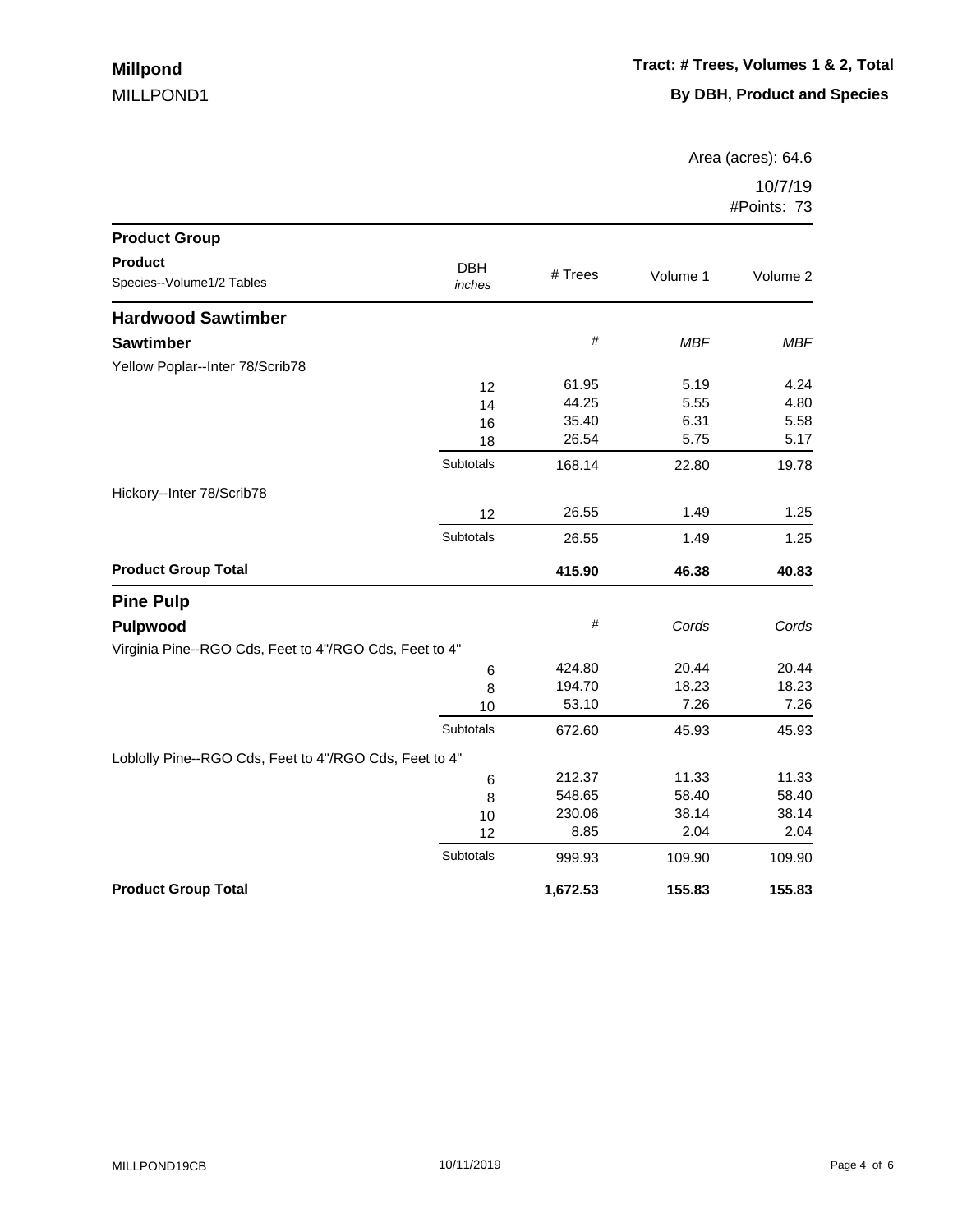Area (acres): 64.6

| <b>Product Group</b>                        |                      |          |            |            |
|---------------------------------------------|----------------------|----------|------------|------------|
| <b>Product</b><br>Species--Volume1/2 Tables | <b>DBH</b><br>inches | # Trees  | Volume 1   | Volume 2   |
| <b>Pine Sawtimber</b>                       |                      |          |            |            |
| <b>Sawtimber</b>                            |                      | $\#$     | <b>MBF</b> | <b>MBF</b> |
| Loblolly Pine--Inter 78/Scrib78             |                      |          |            |            |
|                                             | 10                   | 893.75   | 45.52      | 34.12      |
|                                             | 12                   | 1,769.87 | 178.58     | 143.72     |
|                                             | 14                   | 1,407.05 | 225.60     | 190.66     |
|                                             | 16                   | 743.37   | 168.71     | 147.96     |
|                                             | 18                   | 247.80   | 75.06      | 66.89      |
|                                             | 20                   | 35.40    | 13.61      | 12.35      |
|                                             | Subtotals            | 5,097.23 | 707.07     | 595.71     |
| Shortleaf Pine--Inter 78/Scrib78            |                      |          |            |            |
|                                             | 14                   | 8.85     | 1.17       | 1.01       |
|                                             | Subtotals            | 8.85     | 1.17       | 1.01       |
| <b>Product Group Total</b>                  |                      | 5,106.08 | 708.24     | 596.72     |
| <b>Virginia Pine Sawtimber</b>              |                      |          |            |            |
| <b>Sawtimber</b>                            |                      | #        | <b>MBF</b> | <b>MBF</b> |
| Virginia Pine--Inter 78/Scrib78             |                      |          |            |            |
|                                             | 10                   | 61.95    | 2.85       | 2.16       |
|                                             | 12                   | 79.65    | 6.43       | 5.25       |
|                                             | 14                   | 8.85     | 1.17       | 1.01       |
|                                             | 16                   | 17.70    | 3.12       | 2.76       |
|                                             | Subtotals            | 168.15   | 13.57      | 11.18      |
| <b>Product Group Total</b>                  |                      | 168.15   | 13.57      | 11.18      |